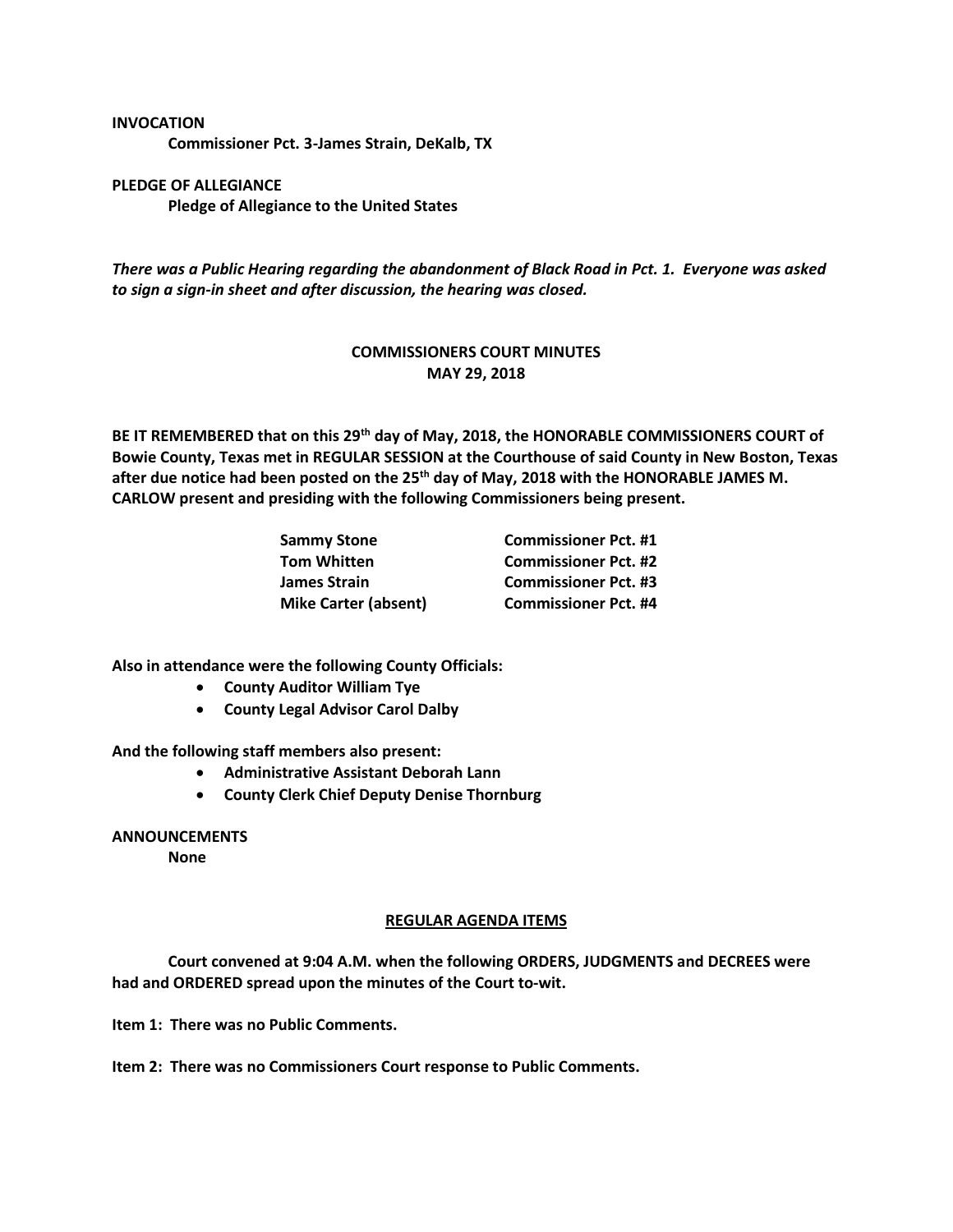- **Item 3: On this 29th day of May, 2018, a motion was made by Commissioner Sammy Stone and duly second by Commissioner James Strain to abandon Black Road due to purchase and transformation of the property. Motion was put to a vote and all Commissioners voted yes and none voted no. Motion carried.**
- **Item 4: On this 29th day of May, 2018, a motion was made by Commissioner Tom Whitten and duly second by Commissioner Sammy Stone to create two positions in addition to the one he (Sheriff) already has for courthouse security at the Bowie County Courthouse. Motion was put to a vote and all Commissioners voted yes and none voted no. Motion carried.**
- **Item 5: On this 29th day of May, 2018, a motion was made by Commissioner James Strain and duly second by Commissioner Tom Whitten to fund the newly created Bowie County Sheriff's courthouse security positions out of Courthouse Security Fund. Motion was put to a vote and all Commissioners voted yes and none voted no. Motion carried.**
- **Item 6: On this 29th day of May, 2018, a motion was made by Commissioner James Strain and duly second by Commissioner Sammy Stone to authorize Bowie County to enter into the matching funds agreement with Northeast Texas Regional Mobility Authority for the purpose of a feasibility study for I-369 West Spur. Motion was put to a vote and all Commissioners voted yes and none voted no. Motion carried.**
- **Item 7: On this 29th day of May, 2018, a motion was made by Commissioner James Strain and duly second by Commissioner Tom Whitten to accept the recorded deed from the City of DeKalb back to the County. Motion was put to a vote and all Commissioners voted yes and none voted no. Motion carried.**
- **Item 8: On this 29th day of May, 2018, a motion was made by Commissioner James Strain and duly second by Commissioner Sammy Stone to affirm the Memorandum of Understanding re: Inmate Transportation between the United States Marshal Service and Bowie County/LaSalle pursuant to the Detention Services Agreement #78-02-0086. Motion was put to a vote and all Commissioners voted yes and none voted no. Motion carried.**
- **Item 9: On this 29th day of May, 2018, a motion was made by Commissioner Tom Whitten and duly second by Commissioner James Strain to adopt a Resolution regarding unfunded mandate. Motion was put to a vote and all Commissioners voted yes and none voted no. Motion carried.**
- **Item 10: On this 29th day of May, 2018, a motion was made by Commissioner James Strain and duly second by Commissioner Sammy Stone to declare items as surplus on inventory list. Motion was put to a vote and all Commissioners voted yes and none voted no. Motion carried.**